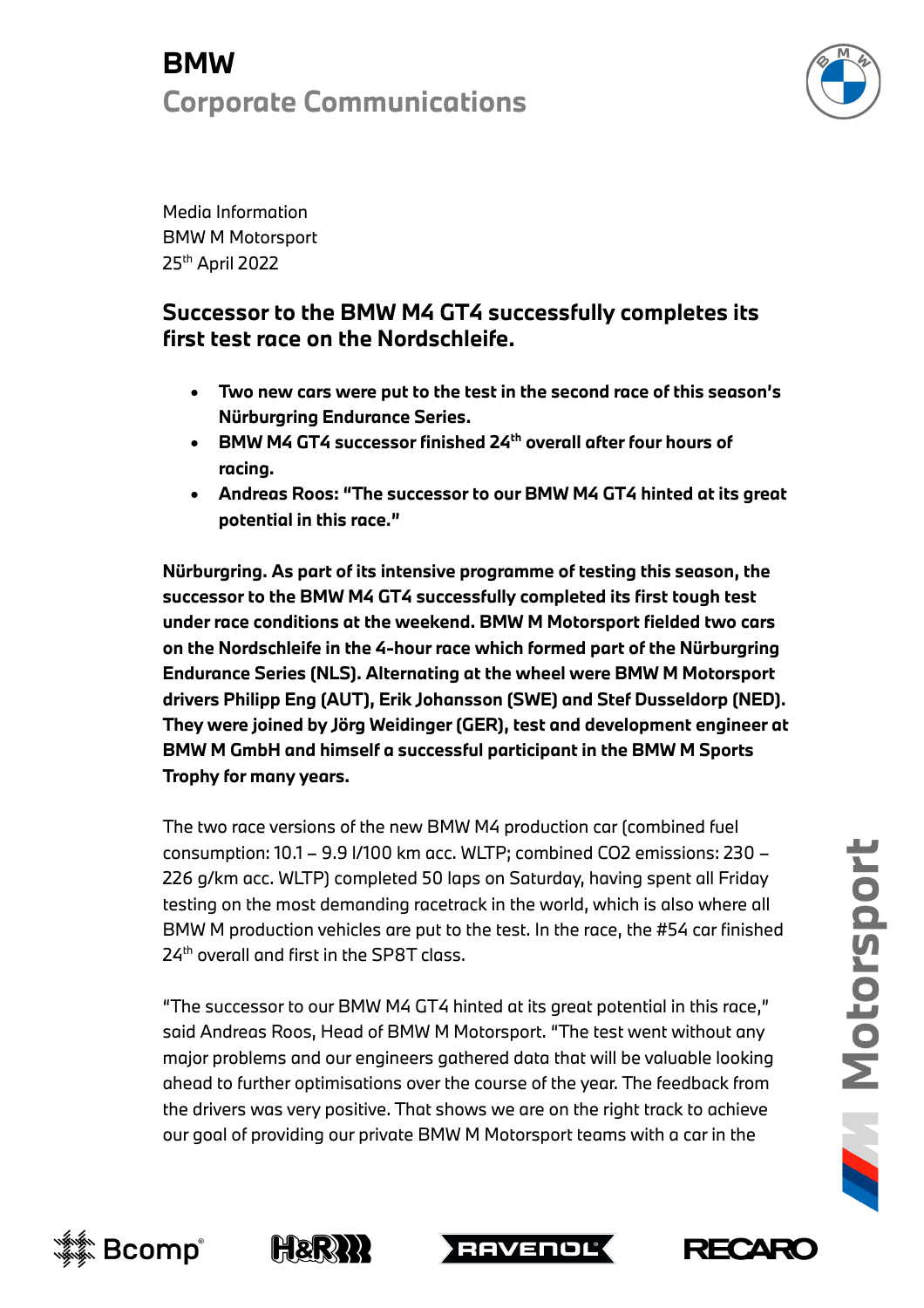## **BMW Corporate Communications**



2023 season which is able to back up the great success achieved by its predecessor by retaining its strengths and improving in certain areas."

Philipp Eng: "The race in the successor to the BMW M4 GT4 was really great fun. We came through without any problems and even won our class – it could not really have gone any better. The car is very easy to drive, and you can feel that it has the DNA of the BMW M4 GT3. The seat position is the same and the car, despite weighing more according to the regulations, is very agile in any kind of corner. The balance is right in fast, medium-fast and slow corners. I am happy with this test and confident that private BMW M Motorsport teams and drivers will also have a lot of fun with the successor to the BMW M4 GT4."

During the development phase of the car, the focus was on issues such as ease of maintenance and operational costs. The complete drivetrain, including engine, 7-gear transmission and electronics, delivers more than 500 hp and has been adopted from the production model. This outstanding basis, which includes a multi-level traction control, has been optimised in detail for use in motorsport. The shock absorbers are made by KW. The use of sustainable materials like natural fibres, which replace carbon and plastic components, plays an important role. BMW M Motorsport is collaborating with the company Bcomp in this area.

Further details of the car that has been developed under SRO GT4 regulations will be released over the coming months.

**Media Contact.**

**Andrea Schwab**  Spokesperson BMW M Phone: +49 (0) 151 601 60988 Email: Andrea.Schwab@bmw.de

**Martin Schleypen** Spokesperson BMW M Phone: +49 (0) 151 601 37889 Email: Martin.Schleypen@bmwgroup.com

**RECARG**